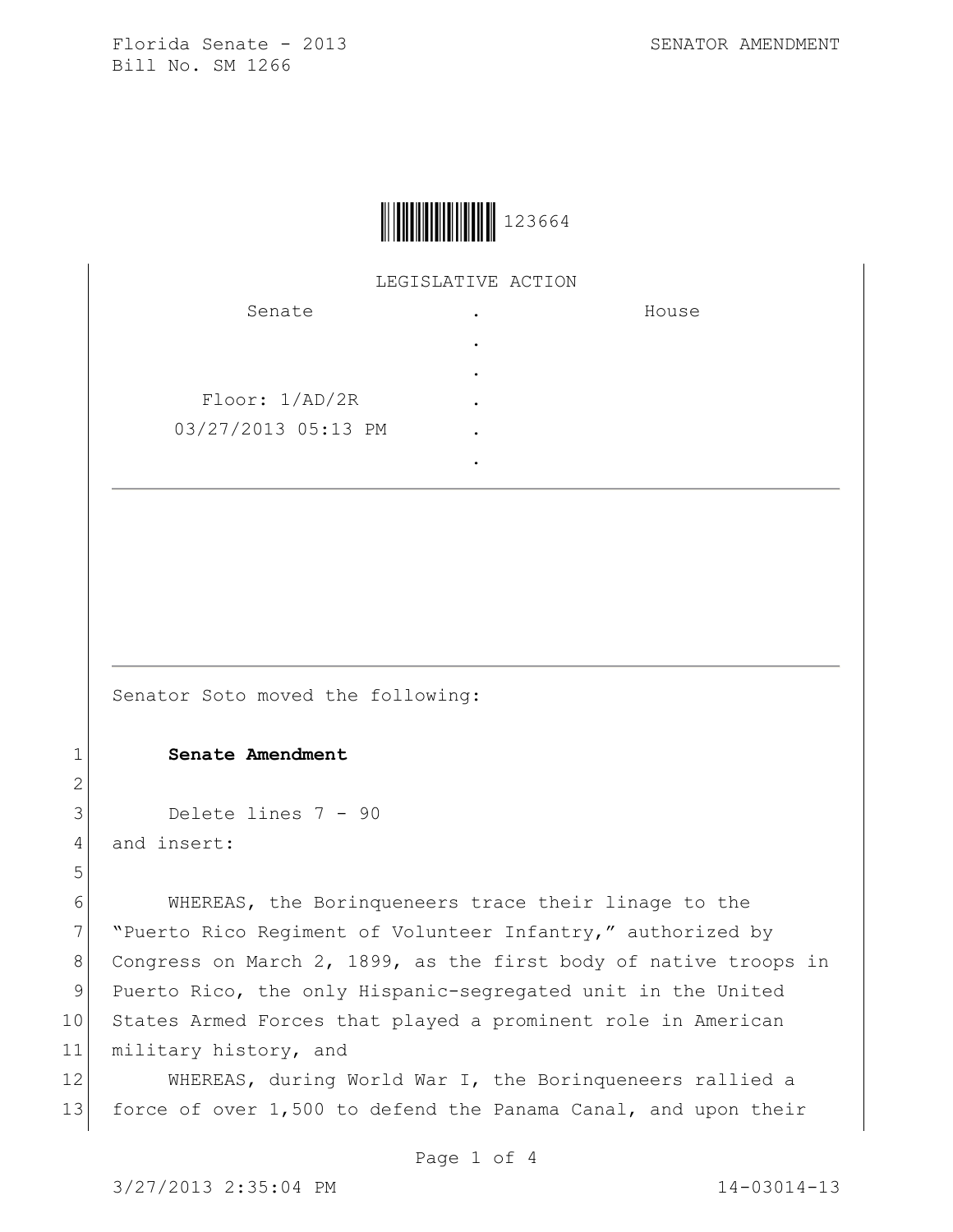

14 return to Puerto Rico were renamed "The 65th Infantry Regiment," 15 and

16 WHEREAS, during World War II, the Borinqueneers served in 17 North Africa and Europe, winning Naples-Foggia, Rome-Arne, 18 Central Europe, and Rhineland battle campaign awards; and were 19 assigned security, anti-sabotage, and other occupation missions 20 around Kaiserslautern and Mannheim, Germany after the war, and

21 WHEREAS, during the Korean War, the Borinqueneers were the 22 only all-Hispanic unit; joined the United States 3rd Infantry 23 Division to be among the first infantry to engage in battle with 24 North Korean troops; served with distinction to earn 4 25 Distinguished Service Crosses, 124 Silver Stars, 9 Korean battle 26 campaign awards, the Presidential and Meritorious Unit 27 Commendations, 2 Korean Presidential Unit Citations, and the 28 Greek Gold Medal for Bravery; and are credited with launching 29 the last recorded battalion-sized bayonet assault in United 30 States Army history, and

 WHEREAS, legendary United States Army General Douglas MacArthur lauded the Borinqueneers, crediting them with a 33 resolute will to victory and loyalty to the United States, saying, "They are writing a brilliant record of heroism in battle and I am indeed proud to have them under my command. I 36 wish that we could count on many more like them," and

 WHEREAS, in 1959, the Borinqueneers passed their colors to the National Guard of the United States Territory of Puerto Rico, withdrawing from the Regular Army, the only time in United 40 States Army history that active unit colors were not retired, 41 but, instead, turned over to a National Guard unit, and WHEREAS, today, the legacy of the Borinqueneers lives on in

Page 2 of 4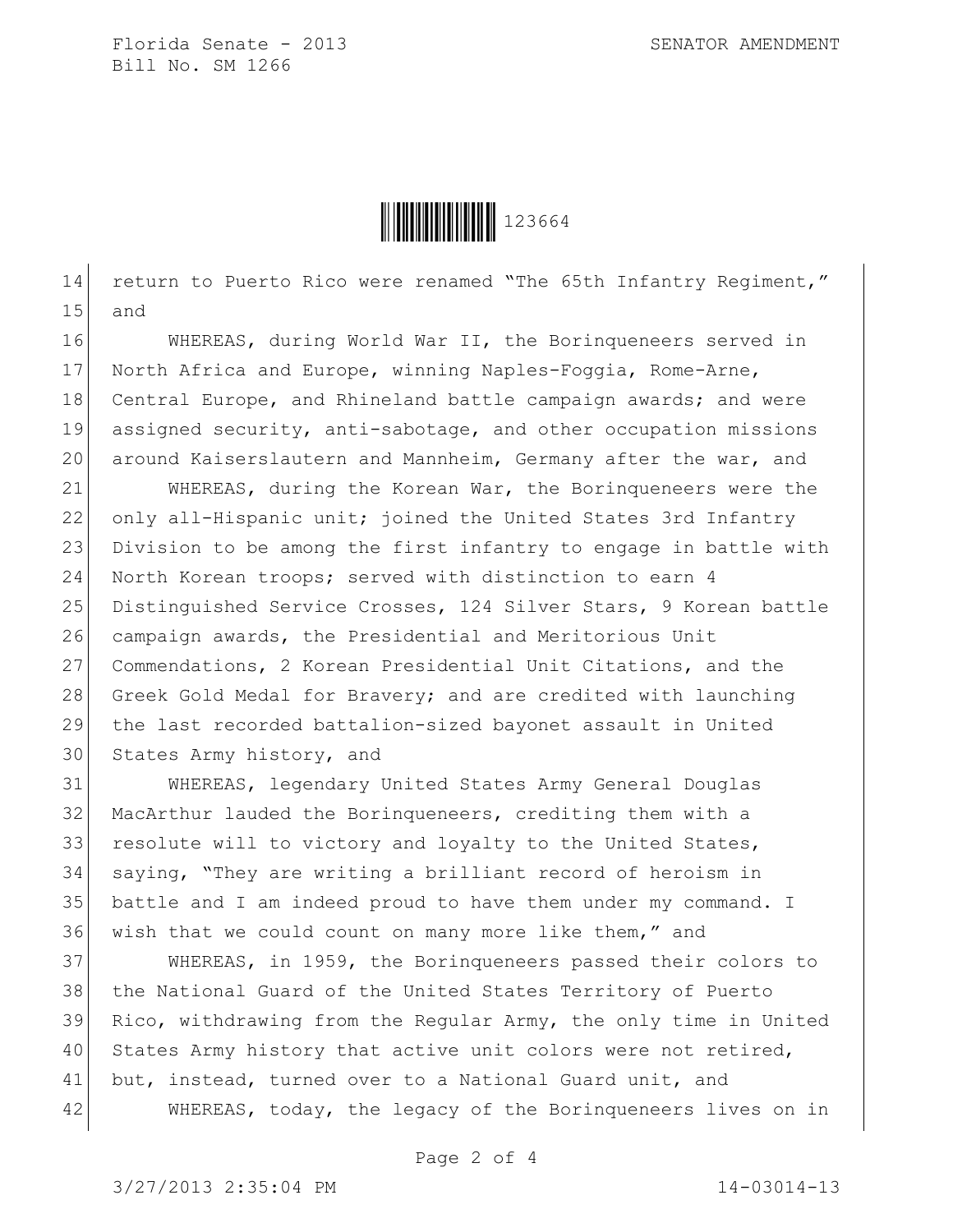

43 the National Guard in Puerto Rico, which continues to defend the

44 United States in the ongoing War on Terrorism, and 45 WHEREAS, the Borinqueneers served and sacrificed, shedding 46 blood for our democracy and helping to ensure our prosperity as 47 they faced segregation and discrimination, protecting our nation 48 and fighting for the good of all, and 49 WHEREAS, these warriors, the Borinqueneers, deserve a place 50 with all American heroes, and should be honored, commended, and 51 never forgotten for their feats, and 52 WHEREAS, the Congressional Gold Medal is the highest 53 civilian award given by the United States Congress, awarded as 54 an expression of public gratitude on behalf of the nation for 55 distinguished contributions, NOW, THEREFORE, 56 57 Be It Resolved by the Legislature of the State of Florida: 58 59 That, in recognition of the bravery and sacrifice of the 60 United States 65th Infantry Regiment, the Borinqueneers, the 61 President and the Congress of the United States are urged to 62 award the Congressional Gold Medal to these true heroes and 63 defenders of our great nation. 64 BE IT FURTHER RESOLVED that copies of this memorial be 65 dispatched to the President of the United States, to the 66 President of the United States Senate, to the Speaker of the 67 United States House of Representatives, to each member of the 68 Florida delegation to the United States Congress, to the Puerto 69 Rico Resident Commissioner, to the President of the United 70 States 65th Infantry Regiment Association, the chairman of the 71 Hispanic Achievers Grant Council, the chairman of the

Page 3 of 4